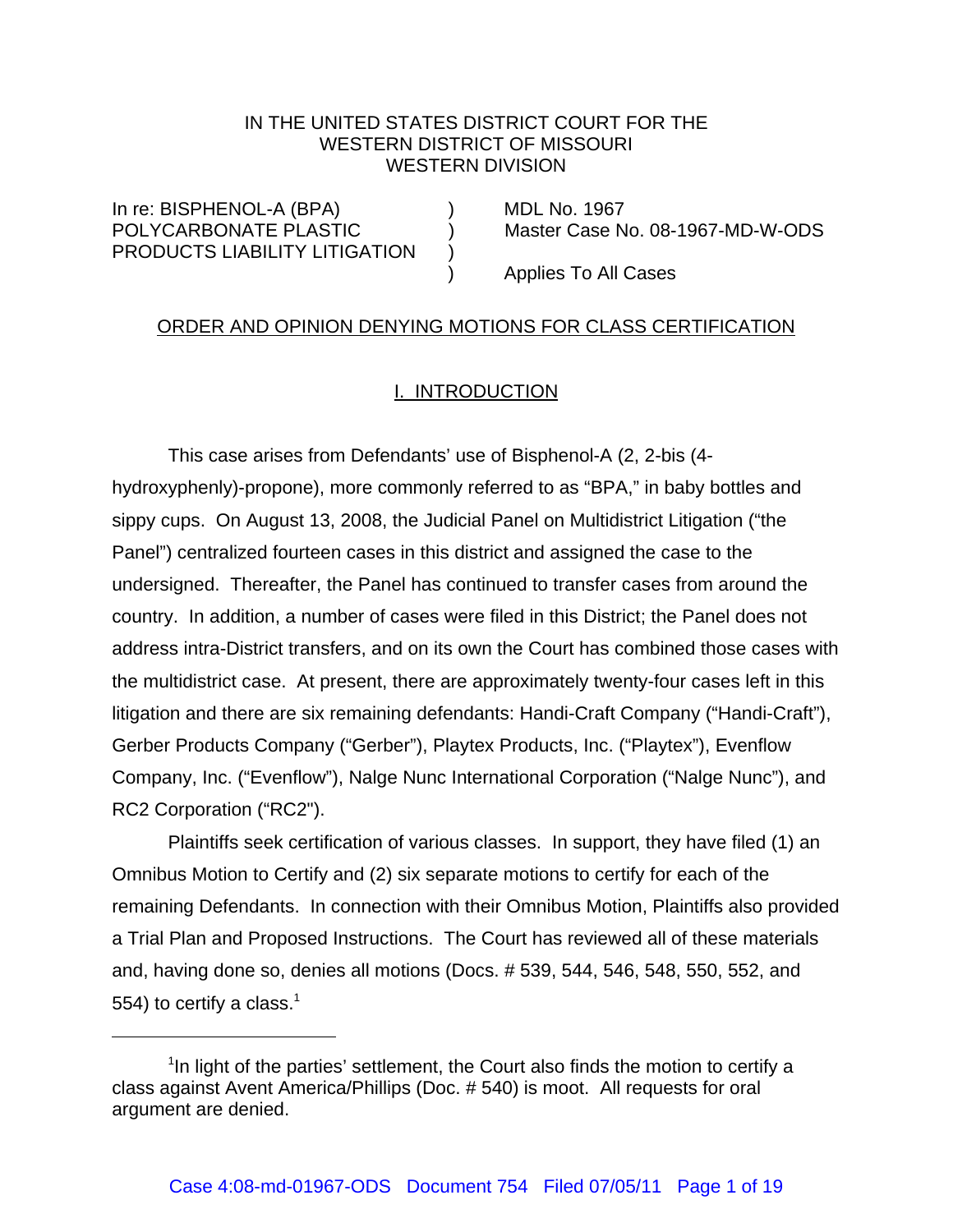Plaintiffs' primary position posits certification of three multi-state classes. $2$  In the alternative, they ask the Court to certify separate state-wide classes against each of the Defendants. In the interest of simplicity, the Court will address Plaintiffs' alternative position first. However, a cautionary word is in order: the Court does not deem it necessary to address each and every contention raised by the parties and instead has focused on the issues it deems most significant. The Court's silence with respect to an issue should not be construed as an opinion of any sort.

## II. PLAINTIFFS' ALTERNATIVE PROPOSAL – SINGLE STATE CLASSES

Plaintiffs' alternative proposal is to certify separate classes comprised of those who purchased a defendant's product in a particular state, based on the states where the named plaintiffs purchased their products. For example, with respect to Defendant Playtex, Plaintiffs propose "separate statewide unjust enrichment classes in the states where Named Plaintiffs purchased or acquired their products – Arkansas, California, Georgia, Kansas, Missouri, South Carolina and Washington." Docket # 555 at 31. Plaintiffs do not offer much explanation as to why this alternative approach satisfies Rule 23. All that is said is that the "same reasons" that support Plaintiffs' multi-state plan will also support certification in individual states – but, to consider the Plaintiffs' alternative position means the Court has rejected the multi-state groupings, so those "same reasons" are not necessarily helpful in ascertaining the viability of the single-state classes.

More importantly, the alternative request misapprehends the transferee court's role in an MDL. When pretrial proceedings have concluded, the cases transferred by the MDL Panel are to be remanded to the originating court. 28 U.S.C. § 1407(a). The transferee court lacks the authority to transfer the case to itself for trial purposes. Lexecon Inc. v. Milberg Weiss Bershad Hynes & Lerach, 523 U.S. 26 (1998). The only

<sup>&</sup>lt;sup>2</sup>While this Order refers to "states," the reader is reminded that the District of Columbia is a separate jurisdiction, so there are a total of fifty-one jurisdictions potentially involved.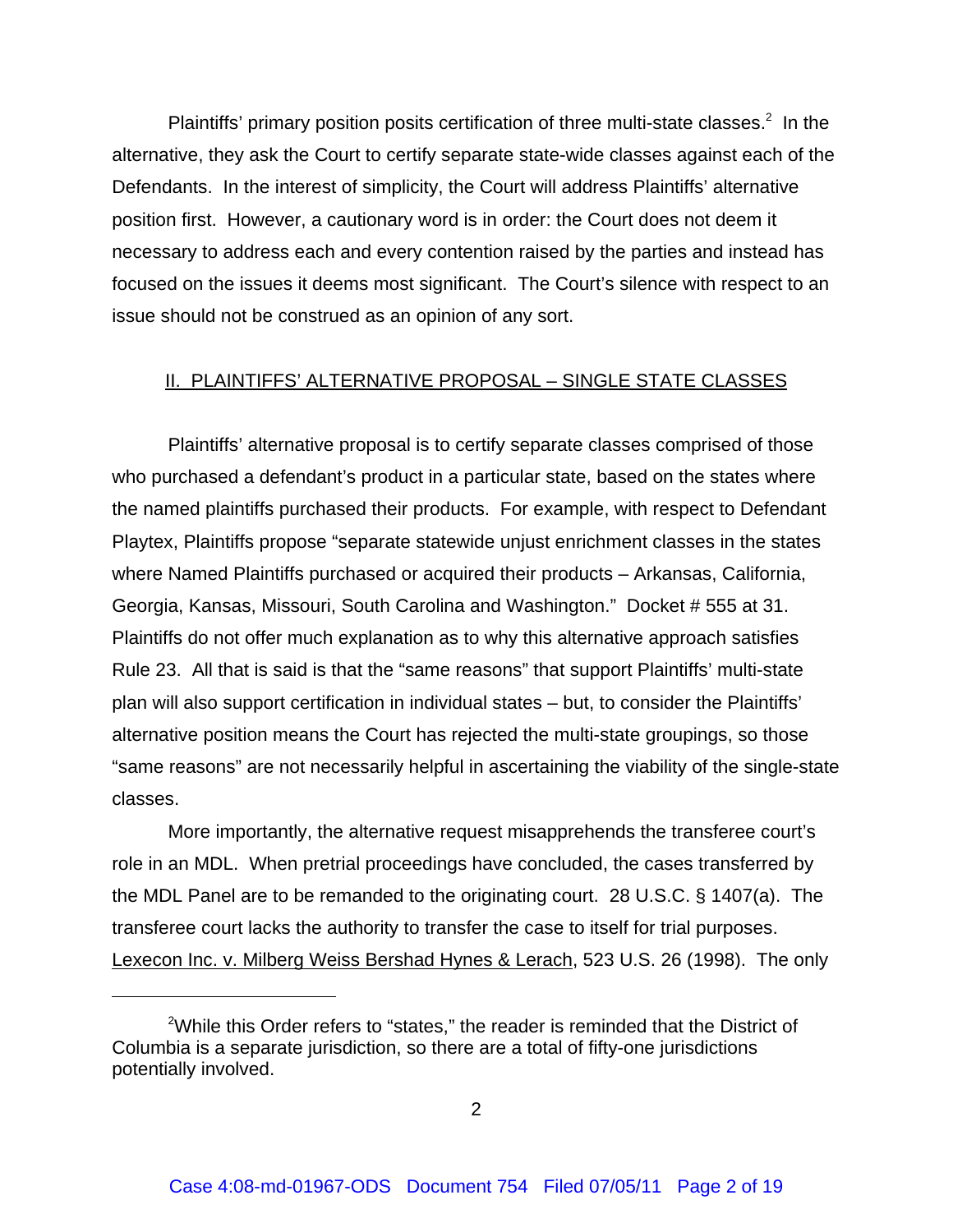way the transferee court could effectively conduct a trial (which necessarily happens after pretrial proceedings) in the transferred cases is if the transferee court concludes that all such cases should be part of a class action. This does not mean, however, that *all* pretrial matters need to be – or even should be – resolved by the transferee court. Matters related to the administration of individual trials – or matters that relate to only a few cases – should be decided by the court that will actually conduct the trial. The purpose of an MDL is to foster efficiency by having a single judge address and decide issues that will apply to all (or at least a significant number of) the transferred cases. Plaintiffs essentially ask the undersigned to decide, for instance, that a class of Washington consumers should be certified for trial in the Western District of Washington. This issue affects only a few cases, and relates to the manner in which the case will be tried. It is not an issue that the undersigned should dictate to the transferor courts, but is an issue that is more appropriately decided by the judges charged with presiding over the trial. Therefore, Plaintiffs' request to certify individual state-wide classes is denied without prejudice.

# III. PLAINTIFFS' PRIMARY POSITION – MULTI-STATE CLASSES

## A. Introduction

Plaintiff's principal position involves the certification of multi-state classes, and the Court's analysis begins by recognizing the legal framework created by Rule 23. Rule 23(a) sets forth four prerequisites all class actions must satisfy. The class must then qualify under one of the categories described in Rule 23(b). Plaintiffs bear the burden of demonstrating Rule 23's requirements are satisfied. E.g., Coleman v. Watt, 40 F.3d 255, 258 ( $8<sup>th</sup>$  Cir. 1994). The Court is required to conduct a "rigorous analysis" that entails looking behind the pleadings and ascertaining the nature of Plaintiffs' claims as well as the nature of the evidence. The Court is not permitted to resolve the merits, but "[f]requently that 'rigorous analysis' will entail some overlap with the merits of the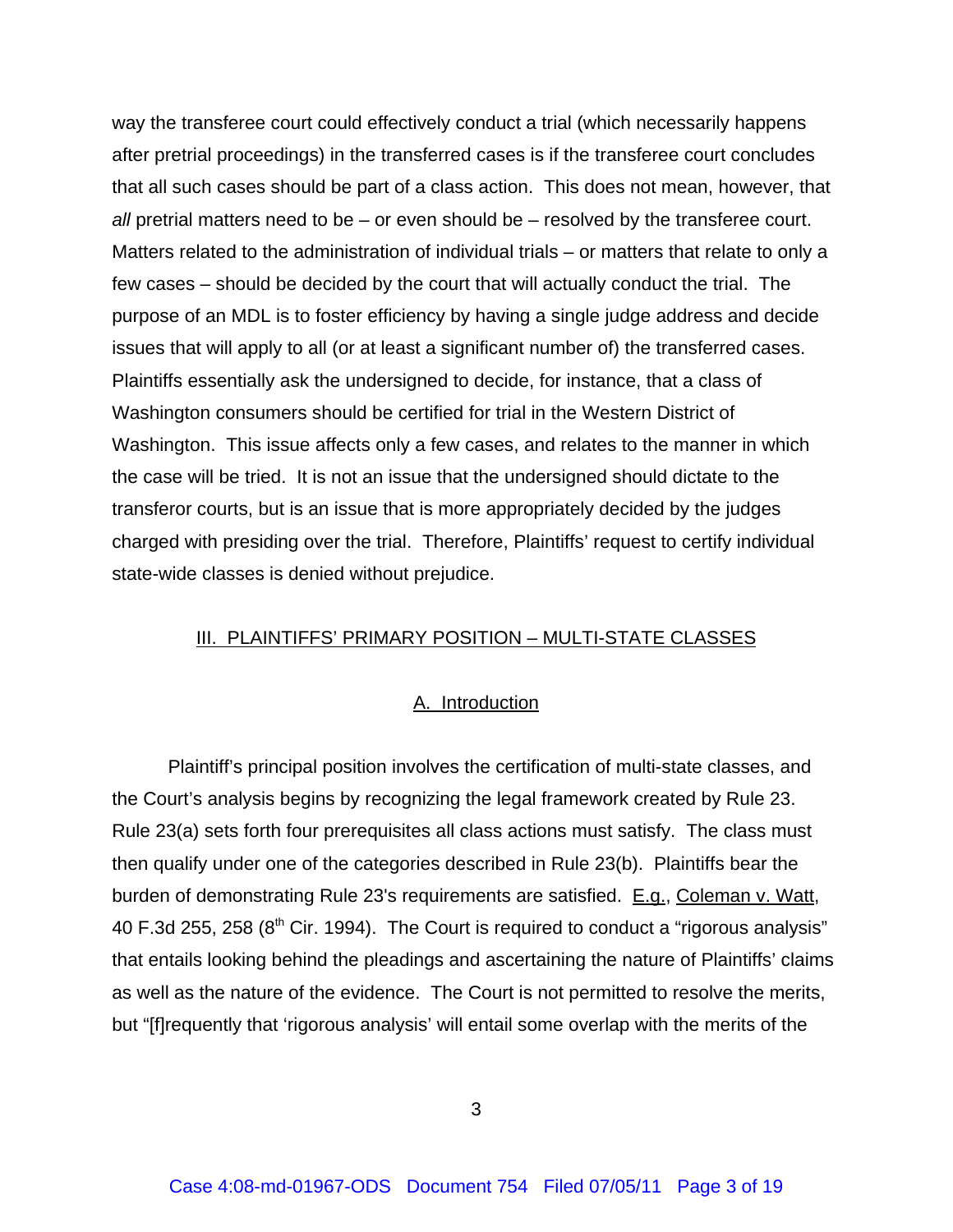plaintiff's underlying claims." Wal-Mart Stores, Inc. v. Dukes, No. 10-277, slip op. at 10 (June 20, 2011); see also Elizabeth M. v. Montenez, 458 F.3d 779, 786 (8<sup>th</sup> Cir. 2006).

The Court's discussion will focus on three of the components required for certification: commonality, predominance, and superiority. The Court has elected to focus on these issues because they present the most insurmountable obstacles to Plaintiffs' request and because they are related issues. The Court will also address one issue related to adequacy, but notes the issue is one that (unlike the others) theoretically can be cured.

Commonality is one of the four prerequisites required for all class actions, and it exists when "there are questions of law or fact common to the class." Fed. R. Civ. P. 23(a)(2). Predominance is a related concept required for classes certified under Rule 23(b)(3), and exists if "the court finds that the questions of law or fact common to class members predominate over any questions affecting only individual members." The predominance requirement explicitly requires a comparison between common issues and individual issues in order to ascertain whether the common issues predominate, and thus requires the Court to identify the common issues and the individual issues presented by the case. See, e.g., Avritt v. Reliastar Life Ins. Co., 615 F.3d 1023, 1029  $(8<sup>th</sup>$  Cir. 2010). Rule 23(a)(4) requires, in all classes, that "the representative parties will fairly and adequately protect the interests of the class." Finally, Rule 23(b)(3) also requires the court find "that a class action is superior to other available methods for fairly and efficiently adjudicating the controversy." Rule 23(b)(3) provides a nonexhaustive list of factors to consider when evaluating whether a class action is superior to alternatives, including (as particularly relevant to this case) "the desirability or undesirability of concentrating the litigation of the claims in the particular forum," and "the likely difficulties in managing a class action."

# B. Commonality

### *1. Common Issues of Law*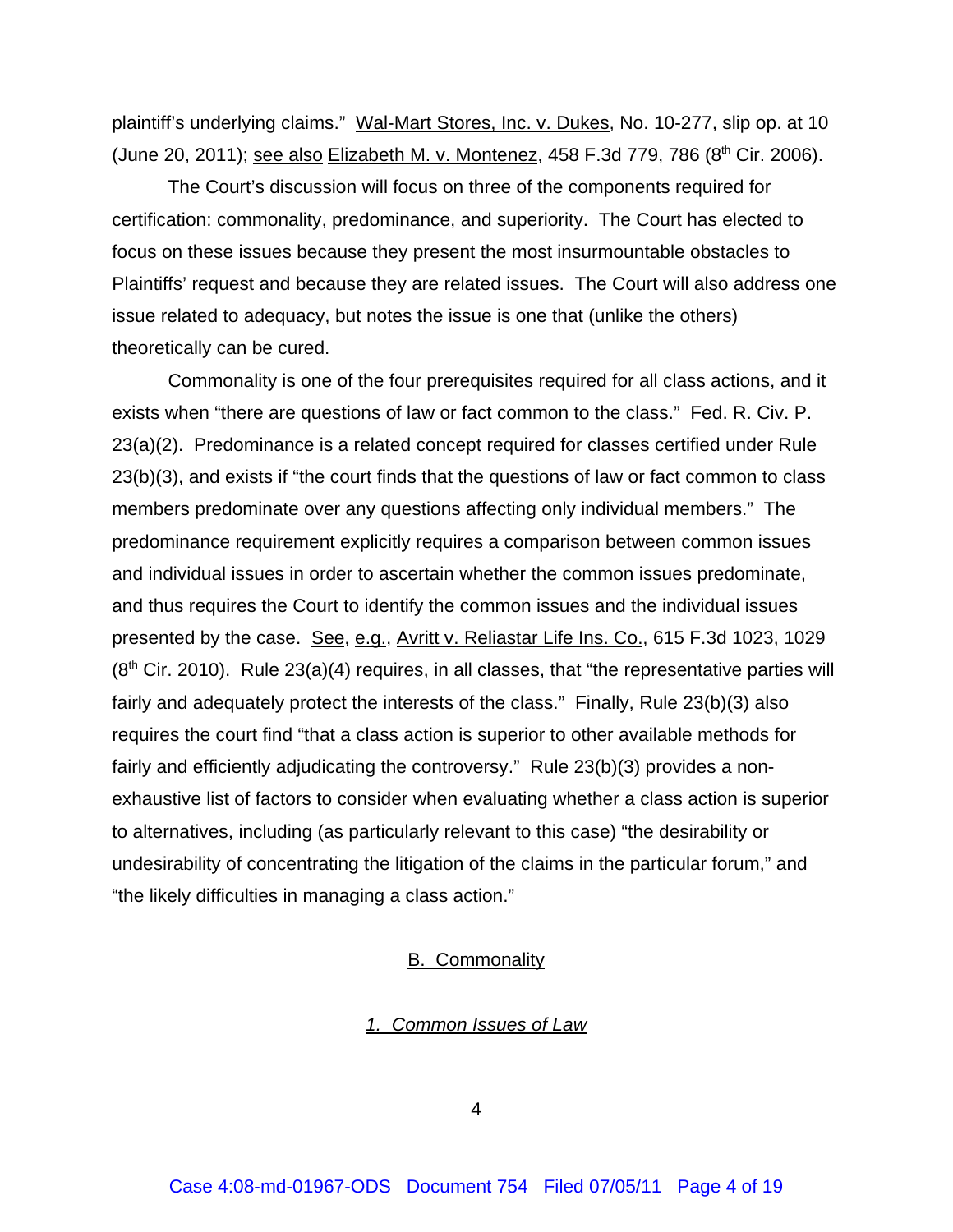The first area of supposed commonality involves the governing law. Plaintiffs propose asserting claims for unjust enrichment, violation of state consumer protection statutes, and breach of warranty. They support their multi-state classifications by relying on their legal research, suggesting the laws in the states they seek to include are sufficiently similar that they can be grouped together. In summary, Plaintiffs initially proposed the following:

- For unjust enrichment claims, Plaintiffs eliminated four jurisdictions because they require a connection between the plaintiff's impoverishment and the defendant's benefit and an additional two jurisdictions because they require circumstances that would put the defendant on notice the plaintiff expects compensation. The remaining forty-five jurisdictions were divided into two sub-categories: twentythree that follow the Restatement (First) of Restitution, and twenty-two that follow the Restatement but add a requirement that the defendant know about the benefit conferred by plaintiff.
- For claimed violations of state consumer protection laws, Plaintiffs eliminated:
	- Three states that require a preexisting determination that the conduct in question violated the law
	- Three states that require a showing of reliance in omission cases
	- One state that allows only equitable relief
	- One state that does not permit a private right of action
	- Two states, because they were not included in the Master Complaint
	- One state, because its law is unique in some unspecified aspect Plaintiffs contend consumer protection statutes in the remaining forty jurisdictions are all substantially the same. This class is not proposed with respect to RC2; this matter will be discussed when the Court addresses the adequacy issue.
- For claimed breaches of the implied warranty of merchantability, Plaintiffs eliminated twenty jurisdictions that require privity between the parties and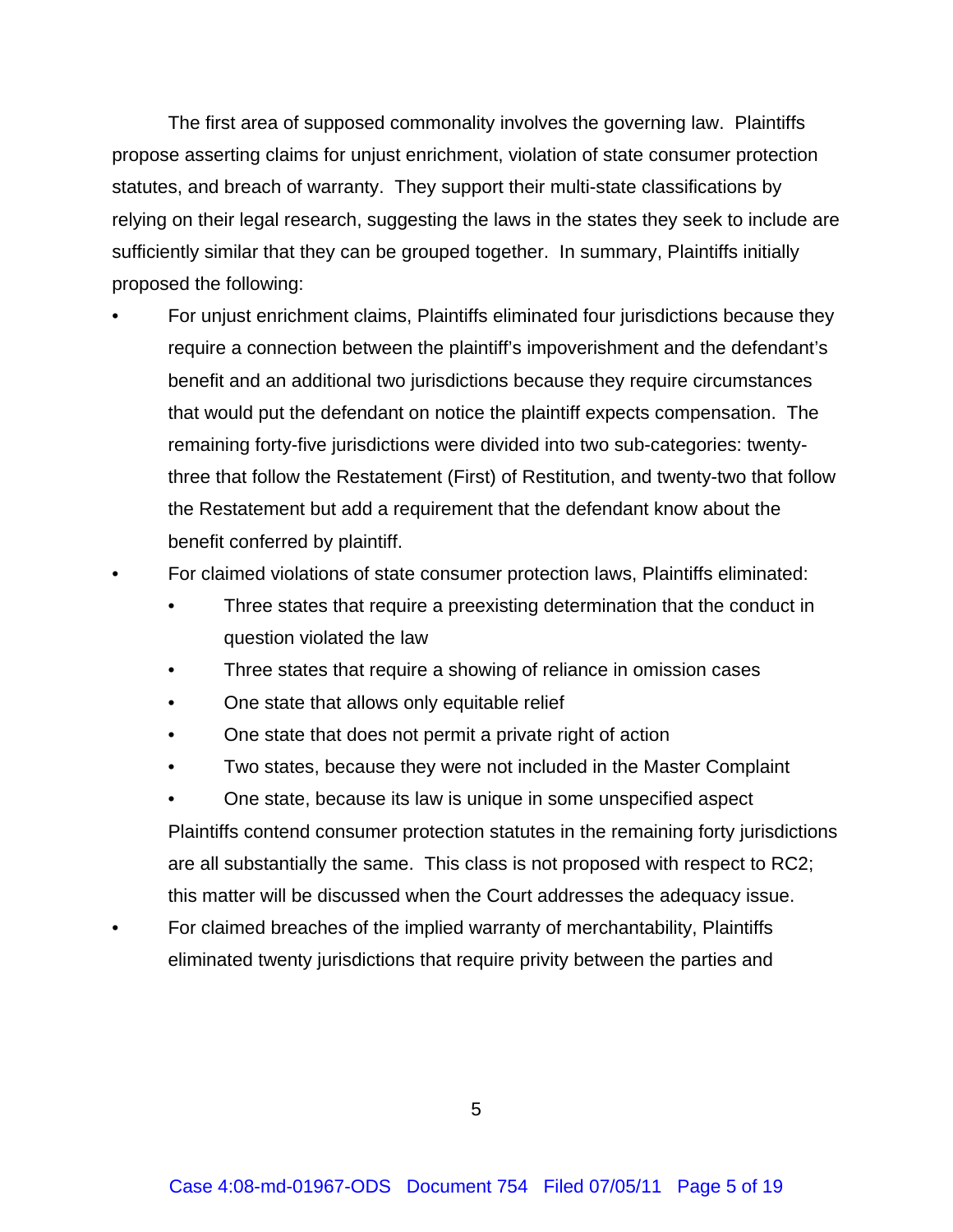another nine jurisdictions that require pre-suit notifications.<sup>3</sup> They seek certification of a class of all remaining states, alleging their laws regarding this claim are the same. This class is not proposed with respect to RC2 or Nalge Nunc; this matter will be discussed when the Court addresses the adequacy issue.

There are many problems with Plaintiffs' proposal, all of which stem from the immense difficulties involved in insuring their conclusions about the vagaries and commonality of state law are correct. The difficulties involved in comparing and contrasting all of the nuances of the laws of fifty-one jurisdictions is undeniably complicated. Several courts have indicated the mere need to engage in such an analysis – and the exponential increase in the potential grounds for error – demonstrates a class action is inappropriate. E.g., Cole v. General Motors Corp., 484 F.3d 717, 724-26 (5<sup>th</sup> Cir. 2007); Klay v. Humana, Inc., 382 F.3d 1241, 1267-68 (11<sup>th</sup> Cir. 2004); Castano v. American Tobacco Co., 84 F.3d 734, 751-52 (5<sup>th</sup> Cir. 1996); In re American Medical Systems, Inc., 75 F.3d 1069, 1085 (6<sup>th</sup> Cir. 1996); In re Sch. Asbestos Litig., 789 F.2d 996, 1010 (3d Cir. 1986). The fact that some district courts have attempted this endeavor does not mean all courts must, and a decision by another district court that the states' laws in a particular area are similar is not binding and is only as persuasive as the analysis provided therein (and then only insofar as it relates to the facts and circumstances of that particular case).

The particulars of this case present good reasons for rejecting Plaintiffs' analysis of state laws. First, Plaintiffs have admitted their initial analysis was not completely correct. Plaintiffs conceded Defendants' opposition was at least partially correct, and conceded that (1) three states should be moved from one unjust enrichment subclass to the other and (2) uncertainty with respect to the laws of six states required that they be removed from the consumer protection class. Docket # 716 at 32, 47 n.41-42.

<sup>&</sup>lt;sup>3</sup>Plaintiffs indicated they actually eliminated ten states that require pre-suit notification, but one of those states – Oregon – was already eliminated due to the privity requirement.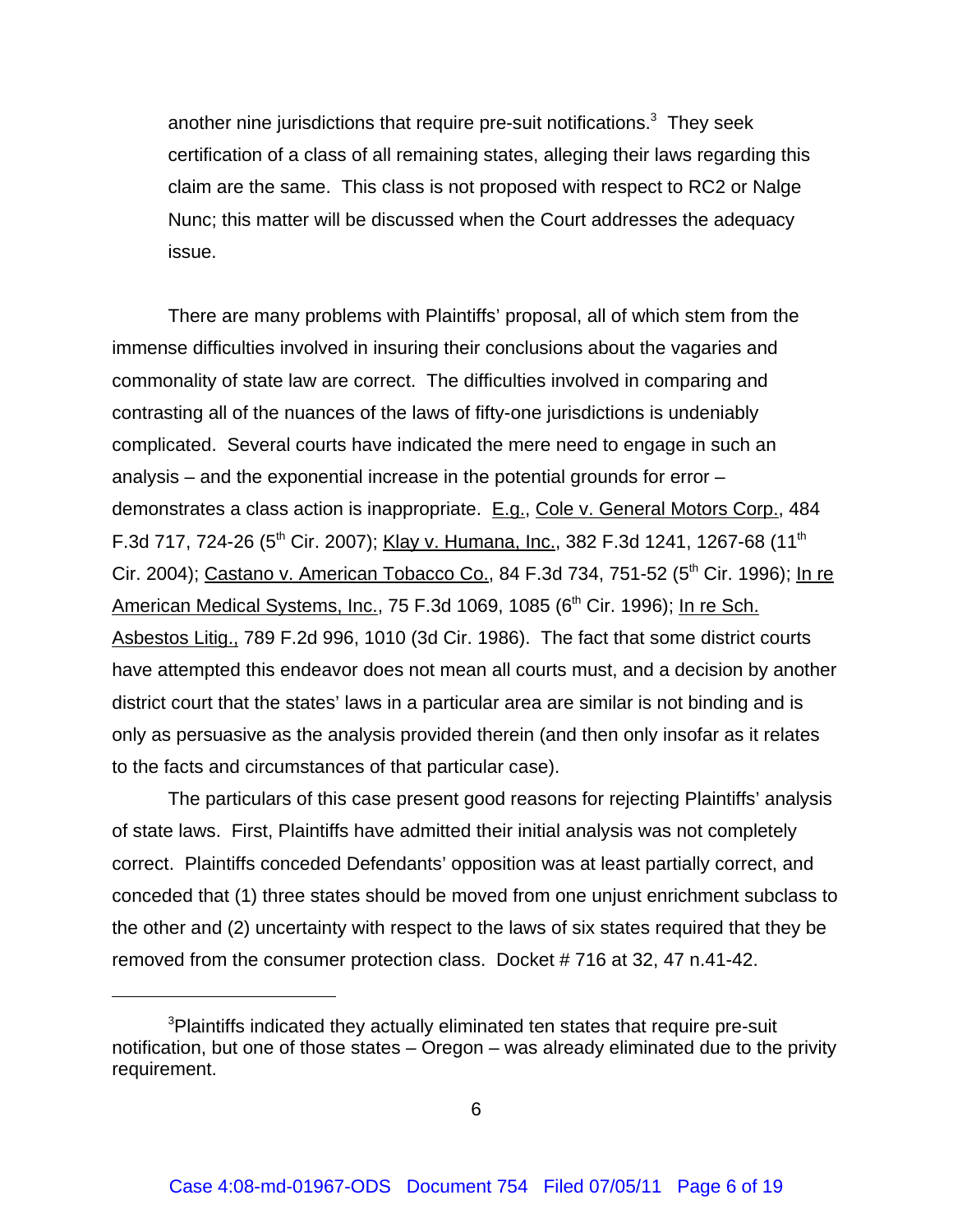This inevitably raises the question: are there other incorrect determinations in Plaintiffs' proposal? For instance, the parties have raised legitimate legal disputes as to whether

- claims for unjust enrichment in Missouri and Colorado require proof the defendant appreciated the benefit;
- claims for unjust enrichment in California, the District of Columbia, Illinois, Indiana, New Hampshire and Oklahoma require a showing of misconduct;
- claims for unjust enrichment in Connecticut require privity;
- the consumer protection statutes in Georgia, Minnesota, Nevada, and New Hampshire require proof of reliance;
- the extent to which the Missouri Court of Appeals' decision in *Plubell v. Merck & Co.*, 289 S.W.3d 707 (Mo. Ct. App. 2009), applies in other jurisdictions, as suggested by Defendants' Reply Suggestions (Doc. # 716 at 47-48);<sup>4</sup>
- the "safe harbor" provisions in the consumer protection statutes of Flroida, Arkansas, Connecticut, Georgia, Illinois, and Washington apply; and
- South Carolina, Louisiana, Massachusetts, Nevada, and Minnesota would apply the "economic loss doctrine" to preclude warranty claims.<sup>5</sup>

*This list is not intended to be exhaustive.* It is merely a sampling of the legal disputes that the Court is unable to resolve without delving into a legal inquiry more extensive than has been provided by the parties in order to ascertain (or predict) the holdings of

<sup>&</sup>lt;sup>4</sup>The Court doubts any other jurisdiction has taken notice of, much less agreed with, this decision of an intermediate appellate court.

<sup>&</sup>lt;sup>5</sup>Plaintiffs argue this issue was resolved by the Court in its November 9, 2009, Order (Docket # 261). This is incorrect: the Court addressed the economic loss doctrine as a general proposition and did not consider the doctrine's potential application in the context of any particular state's law. Plaintiffs also argue the UCC would not apply the economic loss doctrine, but the question is not what the UCC provides but what each state's law provides.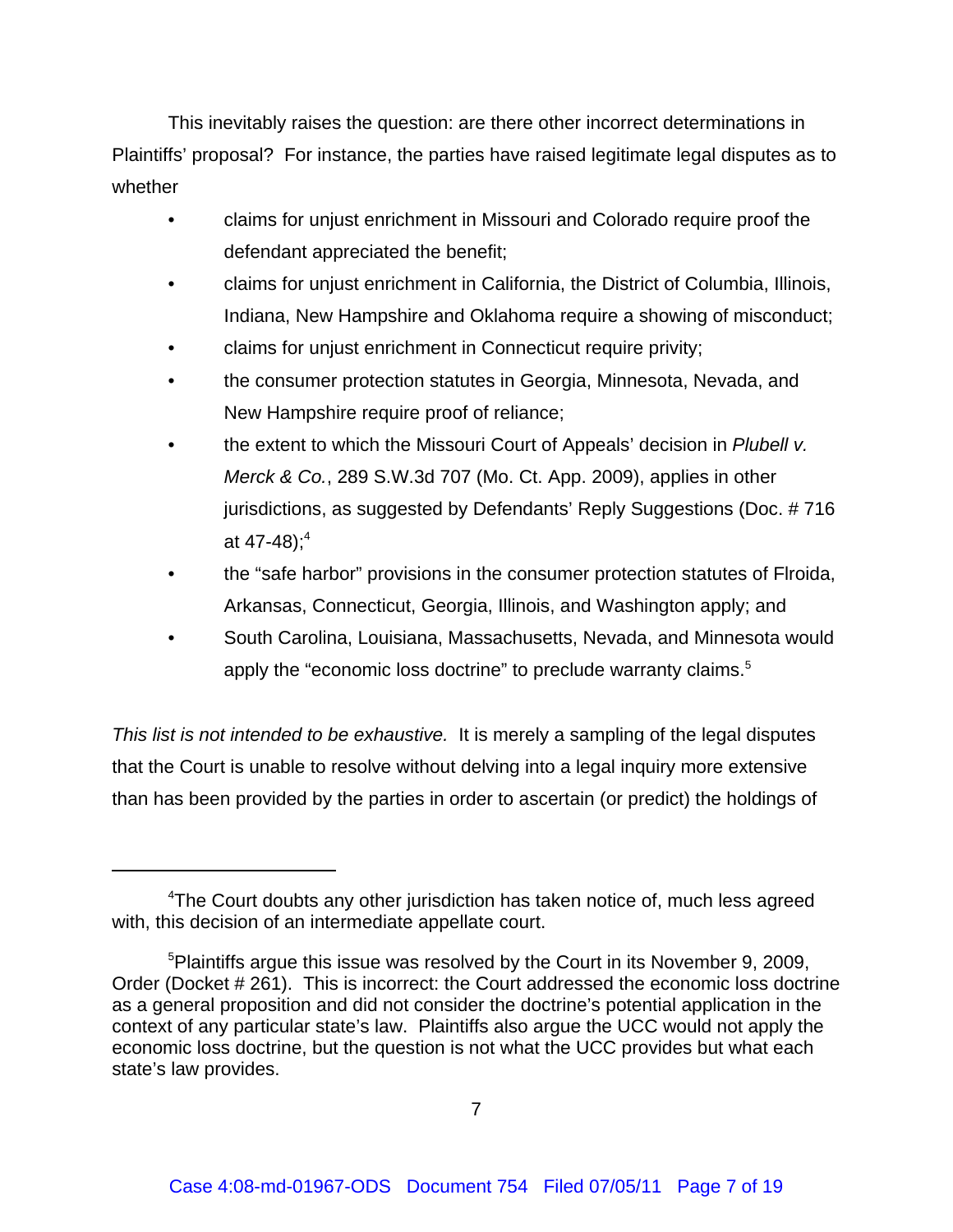the highest courts in these jurisdictions. See, e.g., United Fire & Cas. Ins. Co. v. Garvey, 328 F.3d 411, 413 (8<sup>th</sup> Cir. 2003).

Defendants cannot thwart certification simply by tossing out imagined or slight variances in state laws. The Court has examined the authorities presented by the parties and concludes that neither side has clearly established the correctness of their position and that further legal inquiry is required. The consequences of this conclusion fall harder on Plaintiffs because it is their burden to demonstrate the common issues of law. On some issues, it appears Plaintiffs have the better argument. On others, it appears Defendants are correct. Some issues are too close to call at this stage. Regardless, the existence of these (and other similar) disputes is significant for two reasons. First, they preclude the Court from holding that the groupings proposed by Plaintiffs satisfy Rule 23(a)(2)'s commonality requirement. Second, they present significant manageability concerns, as certification would require the Court to predict or ascertain the law in a multitude of jurisdictions.

Even if Plaintiffs have correctly grouped the states' laws, the application of those laws may be different even if they are similar or stated with identical language. To illustrate how this problem manifests, the Court quotes from Plaintiffs' summary of the nature of their claims:

Plaintiffs have never alleged that the FDA banned BPA or argued that any government agency has definitively concluded that BPA in baby products is unsafe. To meet the elements of their claims, Plaintiffs do not have to prove this. Rather, the actual underlying theory of Plaintiffs' case is that, during the class period, there existed a serious scientific debate or controversy regarding the safety of BPA and that all Defendants were aware of this controversy at the start of the relevant class periods.

Docket # 716 at 7. In short, Defendants allegedly breached duties to consumers by failing to advise them that the product contained BPA, a substance that the FDA approved for use but that was the subject of ongoing scientific discussion or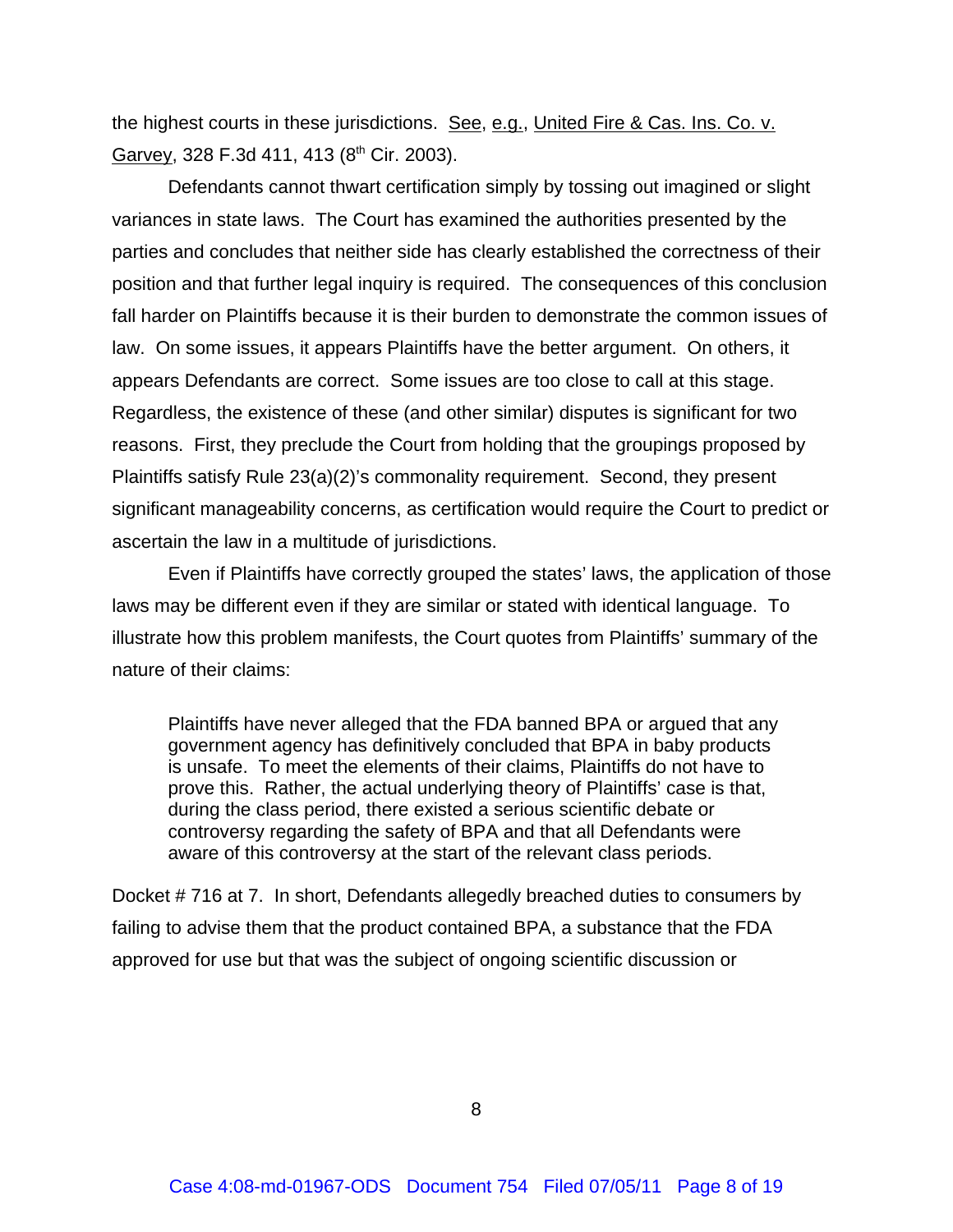controversy.<sup>6</sup> This gives rise to the following question: assuming every state requires the disclosure of material facts, would every state regard *this* fact as material? Plaintiffs do not acknowledge, much less directly answer, this issue – yet this issue permeates each of Plaintiffs' claims. With respect to unjust enrichment, Plaintiffs' proposed verdict director (Instruction No. 26) asks the jury to determine whether "it is unjust to allow the defendant to retain the benefit under the circumstances." The "circumstance" of the scientific controversy's existence is not necessarily the sort of circumstance (particularly in light of the FDA's approval of BPA) that would universally be regarded as requiring disclosure. A state could reasonably conclude that, as a matter of law, the failure to disclose these facts does not render retention of the benefit unjust. Just because one state would allow the claim to proceed does not mean that all of them would, even if they all utilize essentially the same standards.<sup>7</sup> With respect to consumer protection claims, Plaintiffs concede that one of the elements requires proof that the omission was material. Even if materiality is purely objective (and does not involve consideration of each individual's subjective motivations and concerns), the Court is not convinced that

Smith v. Bayer Corp., No. 09-1205, slip op. at 9 (June 16, 2011).

<sup>&</sup>lt;sup>6</sup>As will be discussed at various junctures, this narrow statement of Plaintiffs' claim is accompanied by a variety of arguments and issues that are simply not related. For instance, Plaintiffs support their certification request by alleging that Defendants presented faulty data to the FDA, that BPA can cause adverse health effects, and there is a consensus that BPA is inappropriate for use in products containing food. Even if true, none of these facts relate to Plaintiffs' formulation of their claims, which depends only on the *existence* of a scientific debate, not its cause, content, or outcome. In the face of this conflict, the Court has analyzed the certification request based on Plaintiffs' explanation/description of their claim and not the extraneous facts mentioned in their Briefs.

<sup>&</sup>lt;sup>7</sup>As the Supreme Court recently said in the context of identically-phrased federal and state procedural rules,

Federal and state courts, after all, can and do apply identically worded procedural provisions in widely varying ways. If a State's procedural provision tracks the language of a federal Rule, but a state court interprets that provision in a manner federal courts have not, then the state court is using a different standard . . . .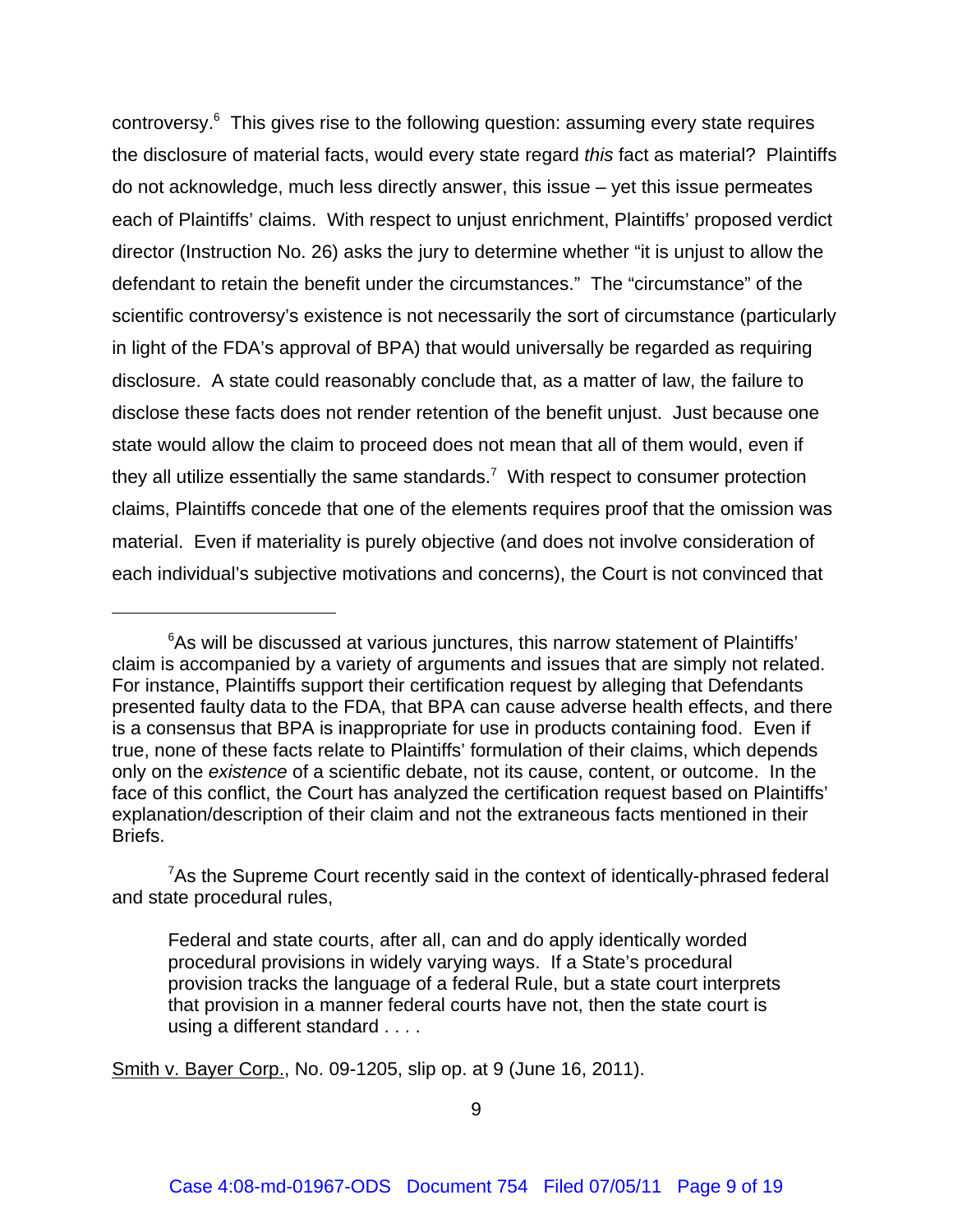every jurisdiction would agree (or disagree) the existence of the scientific debate is material and thus had to be disclosed. Finally, Plaintiffs' Proposed Instruction No. 18 – the verdict director for the breach of warranty claim – requires the jury to find that the goods were not merchantable, which is described parenthetically as "defective." The Court is confident some states would hold that a product approved for sale by the FDA is merchantable.

Without specifically addressing the issue, Plaintiffs have effectively presumed that every state whose law, for instance, follows the Restatement (First) of Restitution has the same law. As facially reasonable as this conclusion appears, it is only correct in the abstract. For commonality to exist, the Court must be persuaded not only that each state's law is the same, but that it would be applied in the same manner. The latter component of the inquiry has not been addressed.<sup>8</sup>

Ultimately, the Court cannot conclude that there are common issues of law. The Court cannot simply accept Plaintiffs' analysis of the various states' laws, and conducting the necessary inquiry is an unmanageable task. Compounding the difficulties is the potential that states with similar-sounding laws will apply them differently. The Court doubts Plaintiffs' proposed groupings are accurate, and further doubts that an accurate grouping can be created in the context of this case's facts and claims.

# *2. Common Issues of Fact*

Plaintiffs also suggest there are many facts in common for all class members. After briefing was completed, the Supreme Court issued its opinion in *Wal-Mart Stores, Inc. v. Dukes*, which addressed, *inter alia*, the issue of commonality.

<sup>&</sup>lt;sup>8</sup>Plaintiffs have also augmented their claim of commonality by pointing to the Court's November 9, 2009, Order (Docket # 261) at 18, where the Court differentiated this case from others because the condition complained of – the presence of BPA – was certain. Plaintiffs' claims have changed slightly: now, they allege their claim rests not on demonstrating that BPA is unsafe but rather that there is a controversy about the FDA's conclusion that BPA is safe. This is a far different matter.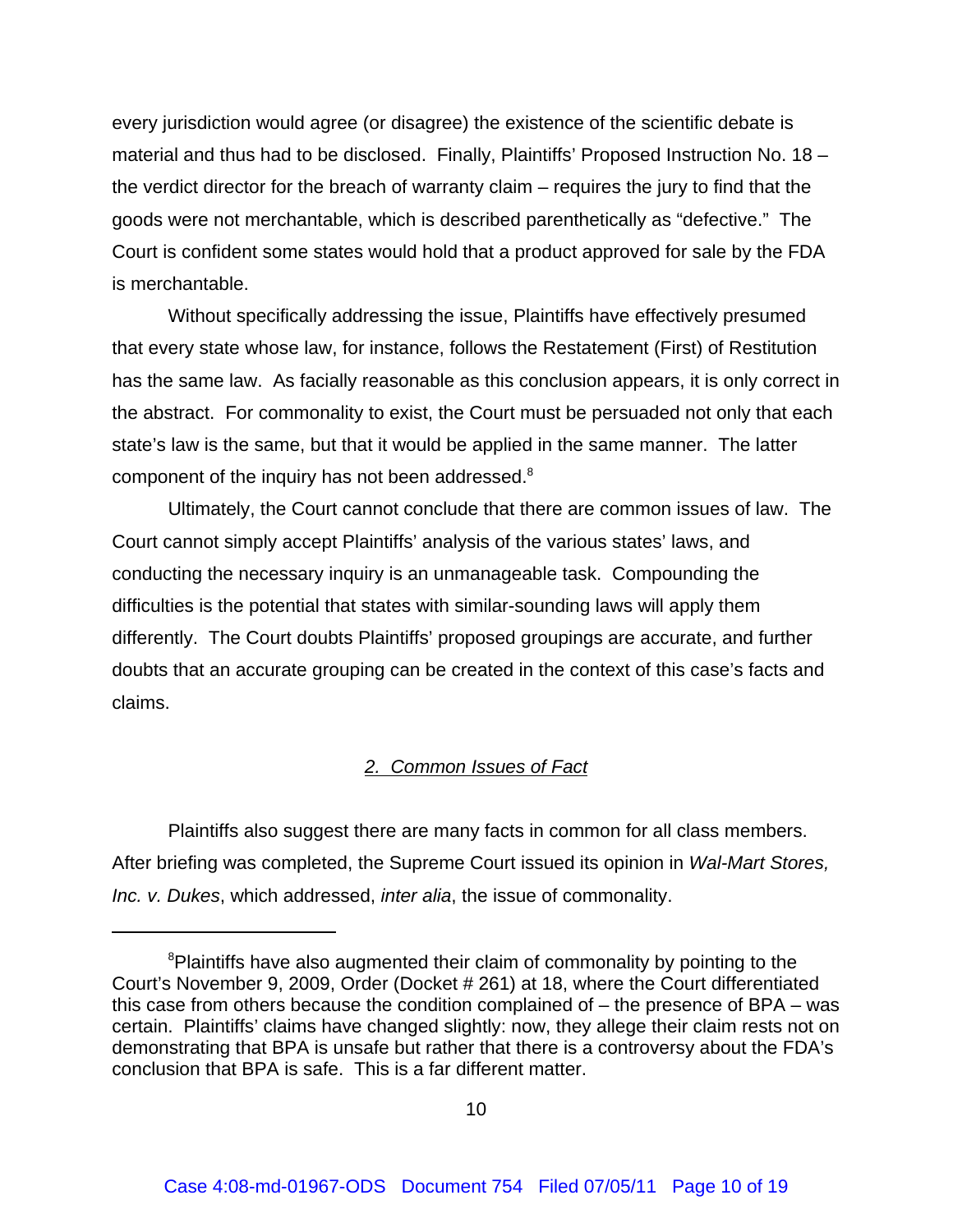Commonality requires the plaintiff to demonstrate that the class members have suffered the same injury. This does not mean merely that they have all suffered a violation of the same provision of law. . . . Their claims must depend upon a common contention . . . that is capable of classwide resolution – which means that determination of its truth or falsity will resolve an issue that is central to the validity of each one of the claims in one stroke.

Dukes, slip op. at 9 (quotations omitted). Even before Dukes, the Eighth Circuit held that commonality required an issue (1) linking the class members (2) that was substantially related to the litigation's resolution. DeBoer v. Mellon Mortg. Co., 64 F.3d 1171, 1174 (8<sup>th</sup> Cir. 1995), cert. denied, 517 U.S. 1156 (1996); Paxton v. Union Nat'l Bank, 688 F.2d 552, 561 (8<sup>th</sup> Cir. 1982), cert. denied, 460 U.S. 1083 (1983).

If, to make a prima facie showing on a given question, the members of a proposed class will need to present evidence that varies from member to member, then it is an individual question. If the same evidence will suffice for each member to make a prima facie showing, then it becomes a common question.

Blades v. Monsanto Co., 400 F.3d 562, 566  $(8<sup>th</sup>$  Cir. 2005). This case presents some common issues; that is, these facts are the same for each class member, can be proved with the same evidence, and their resolution furthers the litigation's advancement:

- The nature and content of any particular Defendant's advertising and other disclosures;
- Each Defendant's knowledge, over time, about the science regarding BPA;
- The fact that certain products contained BPA; and
- The status of scientific knowledge (i.e., the particulars of the scientific debate) over time. $9$

<sup>&</sup>lt;sup>9</sup>Plaintiffs list the BPA's health effects as a common issue, but it does not seem to be an issue that needs to be decided given Plaintiffs' contention that their claims depend on the existence, not the outcome, of the scientific debate. While it is a common question (in that the answer is the same for all class members), the Court is not convinced it has a role in this case.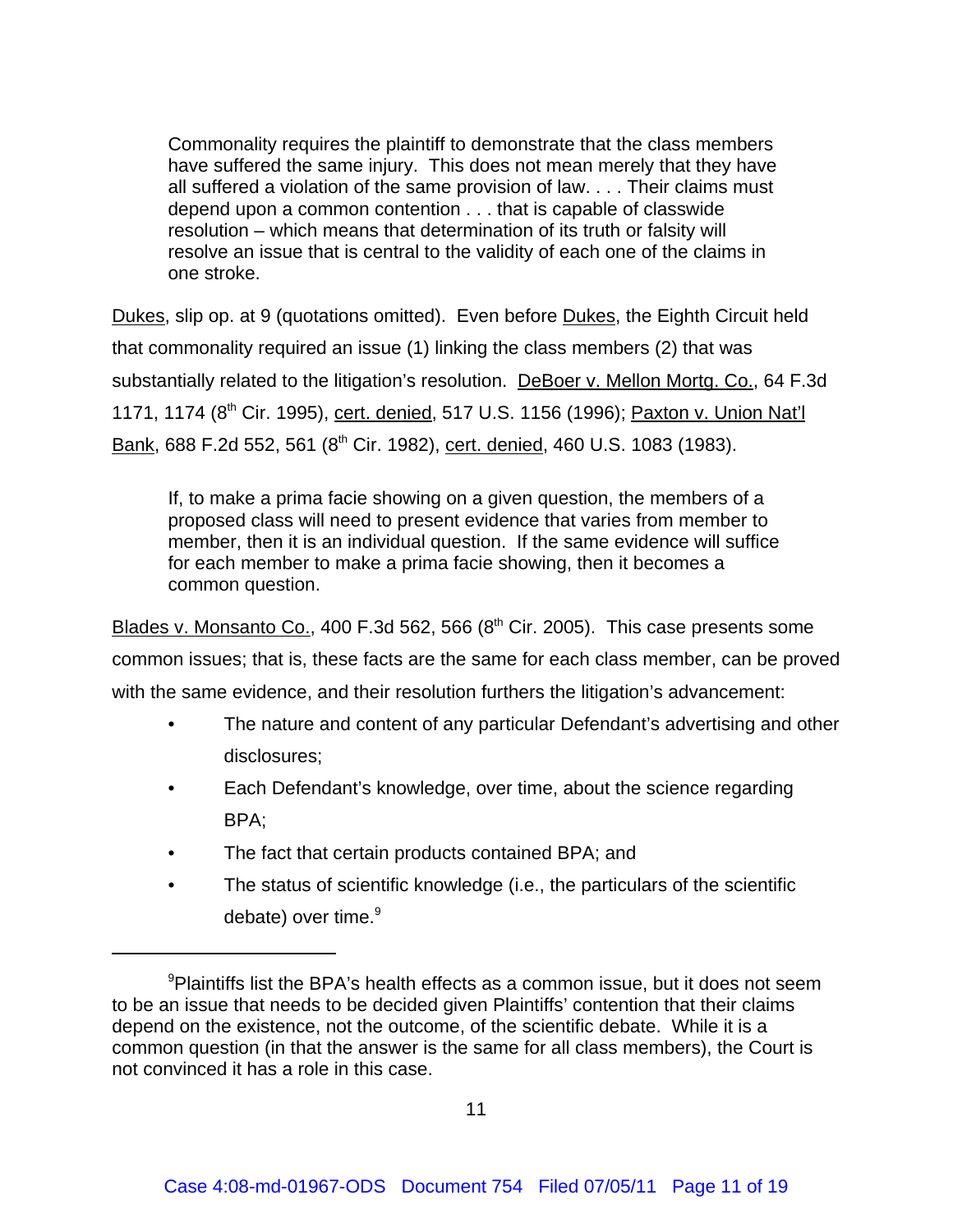Other facts Plaintiffs describe as "common" clearly are not. For instance, "Plaintiffs' testimony regarding the purchase of their Baby Products" is not common for all class members. One Plaintiff's actions, decisions, knowledge, and thought processes are unique to that Plaintiff. While this question must be answered for each Plaintiff, the question will not be proved with the same evidence or have the same answer for each Plaintiff. Even the simple question "Did each Plaintiff purchase a product manufactured by Defendant?" is not a common question because it is not capable of classwide resolution as required by Dukes.

In contrast to the common issues, there are many critically important individual issues. First and foremost among these is the issue of damages. At various points Plaintiffs have expressed the view that damages for unjust enrichment can be measured simply by calculating the benefit retained by Defendants. See, e.g., Plaintiffs' Proposed Instruction No. 28. Plaintiffs contend they

all 'benefitted,' if at all, in the same manner from purchasing polycarbonate products, and they all suffered the same economic 'harm' from purchasing polycarbonate products. In terms of the unjust enrichment claim, the relevant inquiry is not on 'whether, and the extent to which, each class member used Defendants' products,' (Defs' Omnibus at 52), but rather on whether Defendants' retention of the benefits conferred by Plaintiffs is unjust. *This will not be an individualized inquiry*, as each member purchased or used the polycarbonate products and Defendants' omissions were perpetrated in a standardized manner."

Docket # 716 at 44 (emphasis supplied).

The Court disagrees with Plaintiffs' analysis. As a general proposition, determining whether a defendant's retention of the benefit (i.e., the purchase price for the goods) is "unjust" requires considering what a particular plaintiff received in exchange for bestowing that benefit. As discussed in prior Orders, if a person completely used a product without encountering ill-effects or other difficulties and can only declare after the fact that s/he would not have purchased the goods had the truth been known, such a person may not have "unjustly" enriched the seller. Some jurisdictions seem to explicitly offset the plaintiff's benefit and the defendant's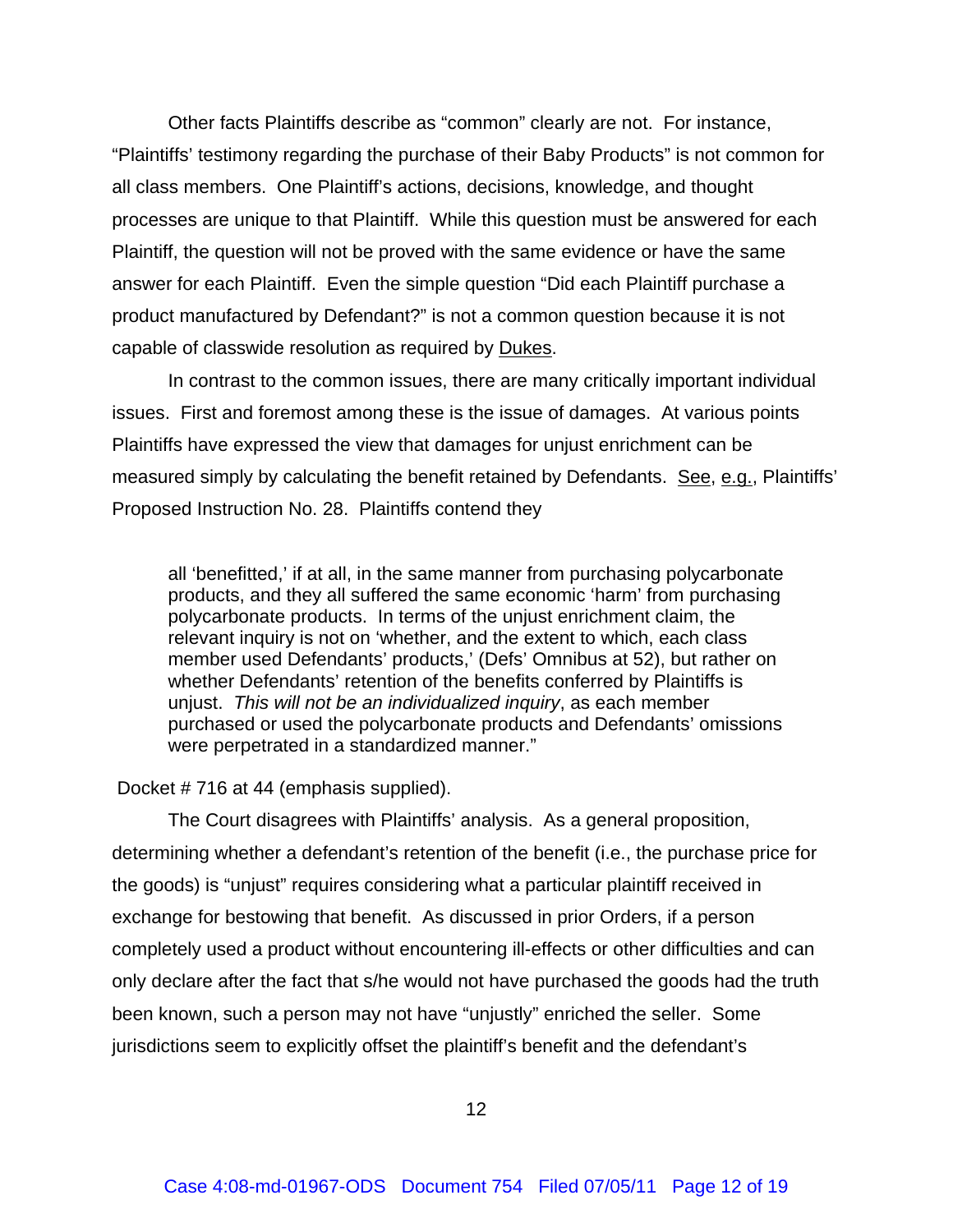enrichment. E.g., Vigiletti v. Sears, Roebuck & Co., 838 N.Y.S.2d 785 (N.Y. App. Div. 2007) ("plaintiffs failed to state a cause of action to recover damages for unjust enrichment because there was no allegation that the benefits that the members of the plaintiffs' class received were less than what they bargained for"); MC Baldwin Financial Co. v. DiMaggio Rosario & Veraja, LLC, 845 N.E.2d 22, 30 (Ill. Ct. App. 2006) (citing prior decisions (and, interestingly, the draft of the Restatement (Third) of Restitution and Unjust Enrichment) for proposition that restitution consists of "all monies paid to defendants on the contract minus any benefit [plaintiffs] received"); Romero v. Bank of the Southwest, 83 P.3d 288, 297 (N.M. Ct. App. 2003) (noting that damages suffered by defendant may reduce the award of restitution); see also Landmark Land Co., Inc. v. FDIC, 256 F.3d 1365, 1373 (Fed. Cir. 2001). Other states emphasize that whether the defendant's enrichment is unjust is a factual inquiry that requires consideration of all the circumstances. E.g., Redd Iron, Inc. v. International Sales & Services Corp., 200 P.3d 1133, 11369 (Colo. Ct. App. 2008); see also Far West Fed. Bank, S.B. v. Office of Thrift Supervision, 119F.3d 1358, 1367 (9<sup>th</sup> Cir. 1997); Resolution Trust Corp. v. Federal Savings & Loan Ins. Corp., 25 F.3d 1493, 1505 (10<sup>th</sup> Cir. 1994). Clearly, those circumstances would include the fact that the consumer received the full (or partial) benefit of the bargain.

Plaintiffs correctly point out that individualized damage inquiries do not mean there are no issues in common, and that predominance is not destroyed by the mere existence of individual issues. However, the individualized damage inquiries (along with all other individual issues) have to be compared to the common issues to determine whether the common issues predominate over the individual issues. Plaintiffs also point to the Court's prior observation that a jury could conclude that a person who completely consumed their product before learning the truth would be entitled to a full refund – but then again, a jury might not so conclude (or a particular state's law might not permit such a conclusion). As the Court stated previously, "the extent of any benefit received by Plaintiffs would be a factor in determining whether and to what extent Defendants' retention of money is unjust – but this is a matter for a jury to resolve." Docket # 261 at 21. Not all Plaintiffs received the same benefit, so the extent of any such benefit is not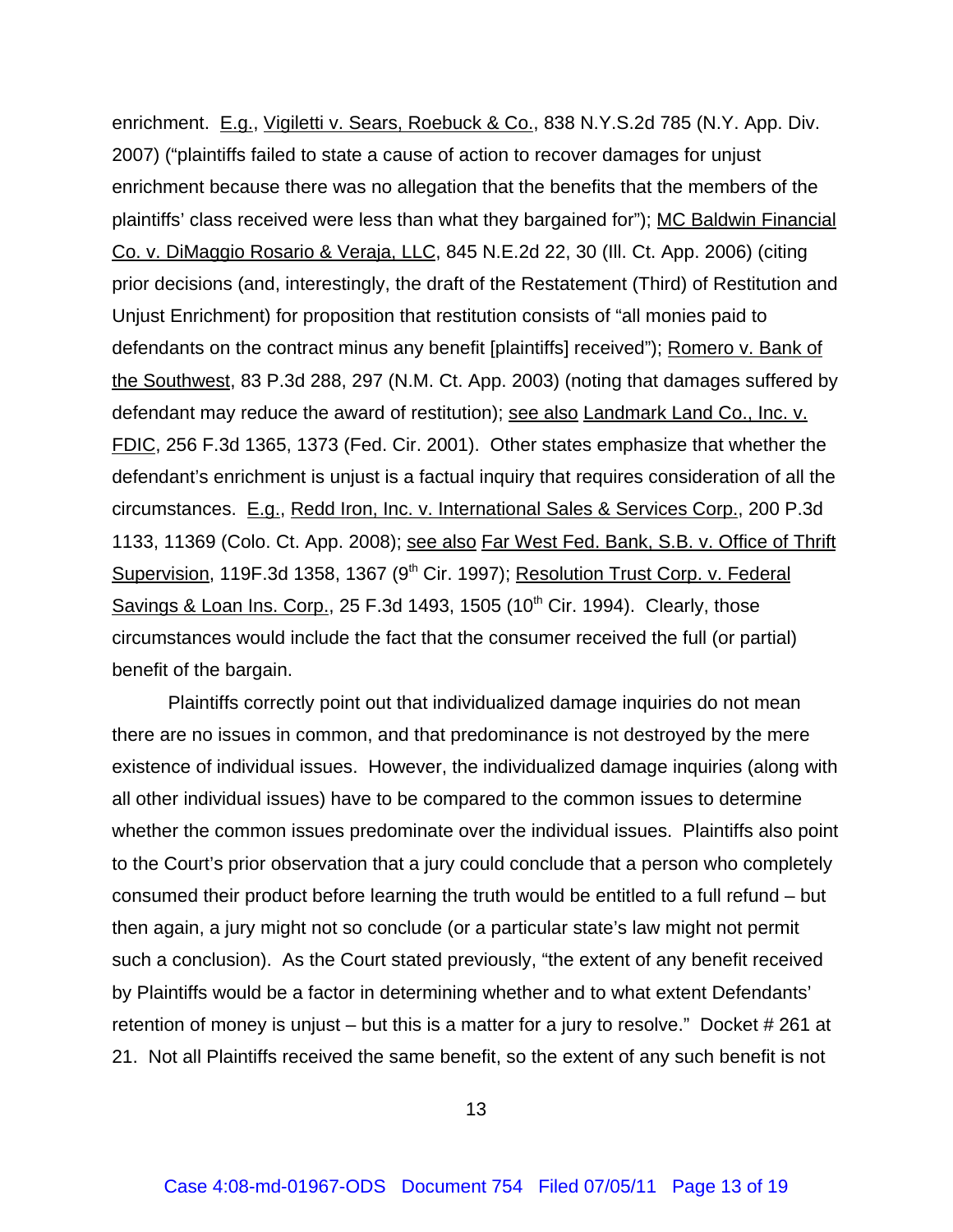a common issue. Not only do the states utilize varying measures of damages, but in at least some (and potentially most) states the measure of damages is an individualized inquiry.<sup>10</sup>

This issue also arises with respect to Plaintiffs' other claims. Plaintiffs' Proposed Instruction No. 24 would instruct the jury that in awarding damages on the consumer protection claims, it "must determine what amount of money will fully and fairly compensate plaintiffs for their actual damages resulting from defendant's actions." Assuming this instruction is a correct statement of law in all of the jurisdictions Plaintiffs seek to include, it explicitly requires the jury to consider the benefits received by each Plaintiff. Similarly, Plaintiffs' Proposed Instruction No. 20 would tell the jury damages for the breach of warranty claim is "the amount of money which will reasonably compensate plaintiffs for damages arising from the breach of implied warranty. The measure of damages . . . is the difference . . . between the value of [the product] accepted and the value [of the product] would have had if [it] had been as warranted." The value of the product accepted is not universal: a consumer who used a product then threw it away when his/her child grew too old for it obtained far more value than a person who disposed of the product upon immediately learning about the BPA controversy and before the child grew too old for it. In addition, the Court already held that individuals who received the full benefit of the bargain could not assert claims for breach of warranty.

Another individual issue in this case will be each Plaintiff's knowledge about the BPA controversy. Defendants contend – and the Court agrees – that a consumer's knowledge of BPA's existence and the surrounding controversy is legally significant. Knowledge of the controversy carries with it knowledge of the likelihood (or at least possibility) that a plastic baby bottle contained BPA. A consumer who knew about the

<sup>&</sup>lt;sup>10</sup>The Court is not persuaded by the expert opinions Plaintiffs offered on this matter, including Dr. Richard Rapp, because they are not consistent with the analysis dictated by the governing law. Moreover, the Court is not persuaded that Dr. Rapp's extrapolations are reliable – but there is no need to consider this issue in light of the preceding sentence.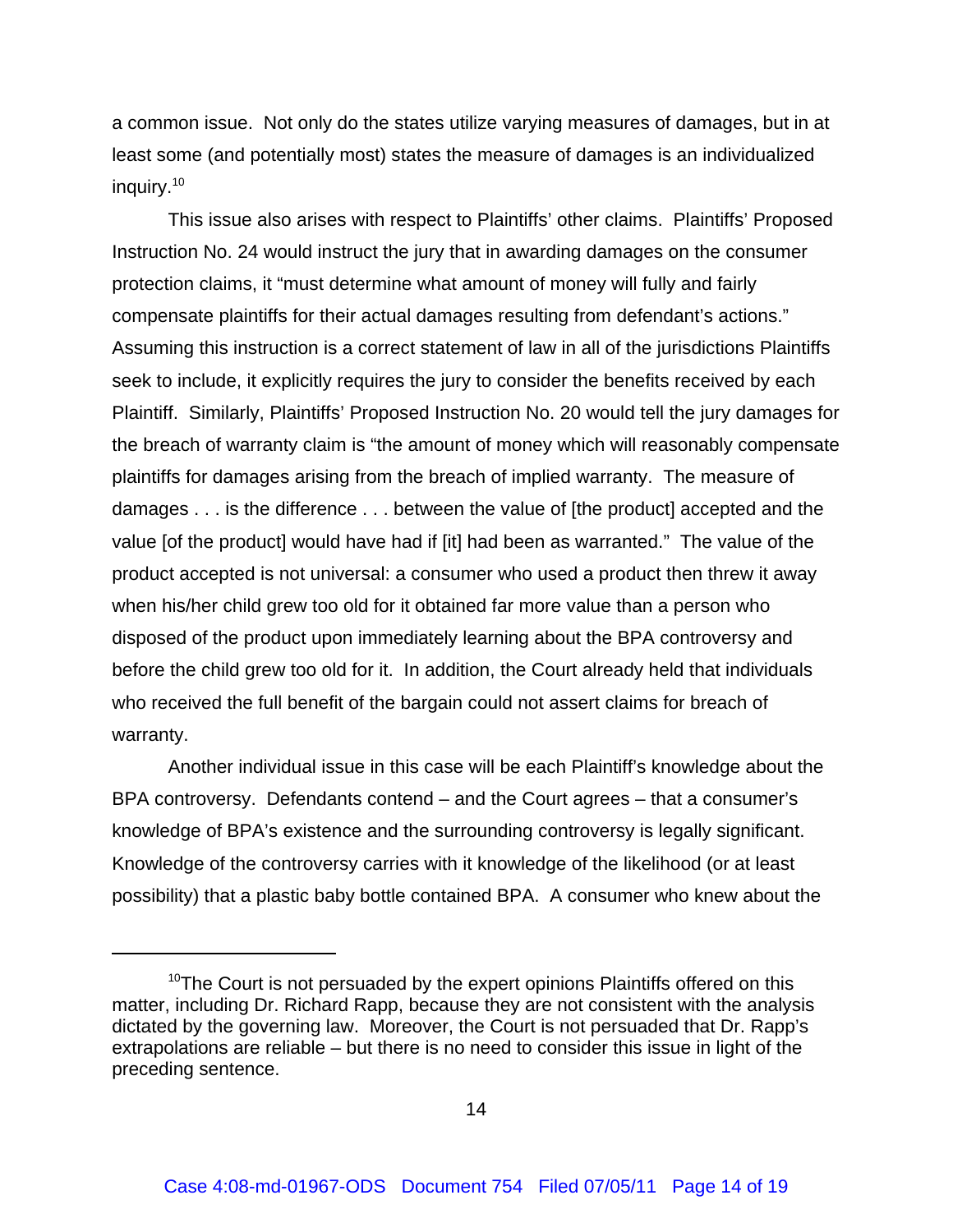controversy and also knew that the bottle s/he purchased contained BPA would have all the knowledge Plaintiffs allege should have been disclosed, and will have tremendous difficulty convincing a jury that the seller was unjustly enriched. Similarly, a consumer who knew about the controversy and exhibited no concern about whether the product purchased contained BPA may have difficulty convincing a jury that the seller was unjustly enriched. This same analysis holds true for claims under consumer protection statutes.

Plaintiffs do not really contest the relevance of these inquiries as a matter of law. Instead, they contend these matters are not relevant because the class definition does not include knowledge as a criterion. This response makes no sense. As much as Plaintiffs describe this as a case about Defendants' marketing and failure to divulge information, the claims Plaintiffs are asserting require proof that people were somehow affected or damaged by those omissions. Plaintiffs also suggest a consumer's knowledge is relevant only to damages. This is incorrect: a person who knew about the BPA controversy at the time of purchase will not be in a good position to claim that s/he unjustly enriched the seller. And, even if knowledge is a "damage issue," it is still an individual issue that must be considered in evaluating predominance even if it relates to damages. Individual issues relating to damages do not automatically bar certification, but they also are not completely ignored. E.g., In re St. Jude Medical, Inc., 522 F.3d 836, 840-41 ( $8<sup>th</sup>$  Cir. 2008) (individual issues related to appropriate remedy considered in evaluating predominance); Owner-Operator Independent Drivers Ass'n, Inc. v. New Prime, Inc., 339 F.3d 1001, 1012 (8<sup>th</sup> Cir. 2003), cert. denied, 541 U.S. 973 (2004) (individual issues related to damages predominated over common issues); see also In re Wilborn, 609 F.3d 748, 755 (5<sup>th</sup> Cir. 2010) ("Plaintiffs' claims here fail under the predominance and superiority inquiries because individual issues for each class member, particularly with respect to damages, override class concerns when we consider how the case must be tried."). Nothing in Rule 23 dictates that individual issues relating to damages are to be ignored or have no role in evaluating Rule 23(b)(3)'s predominance requirement. Cf. Dukes, slip op. at 23-24 ("[I]t is the Rule itself, not the Advisory Committee's description of it, that governs.").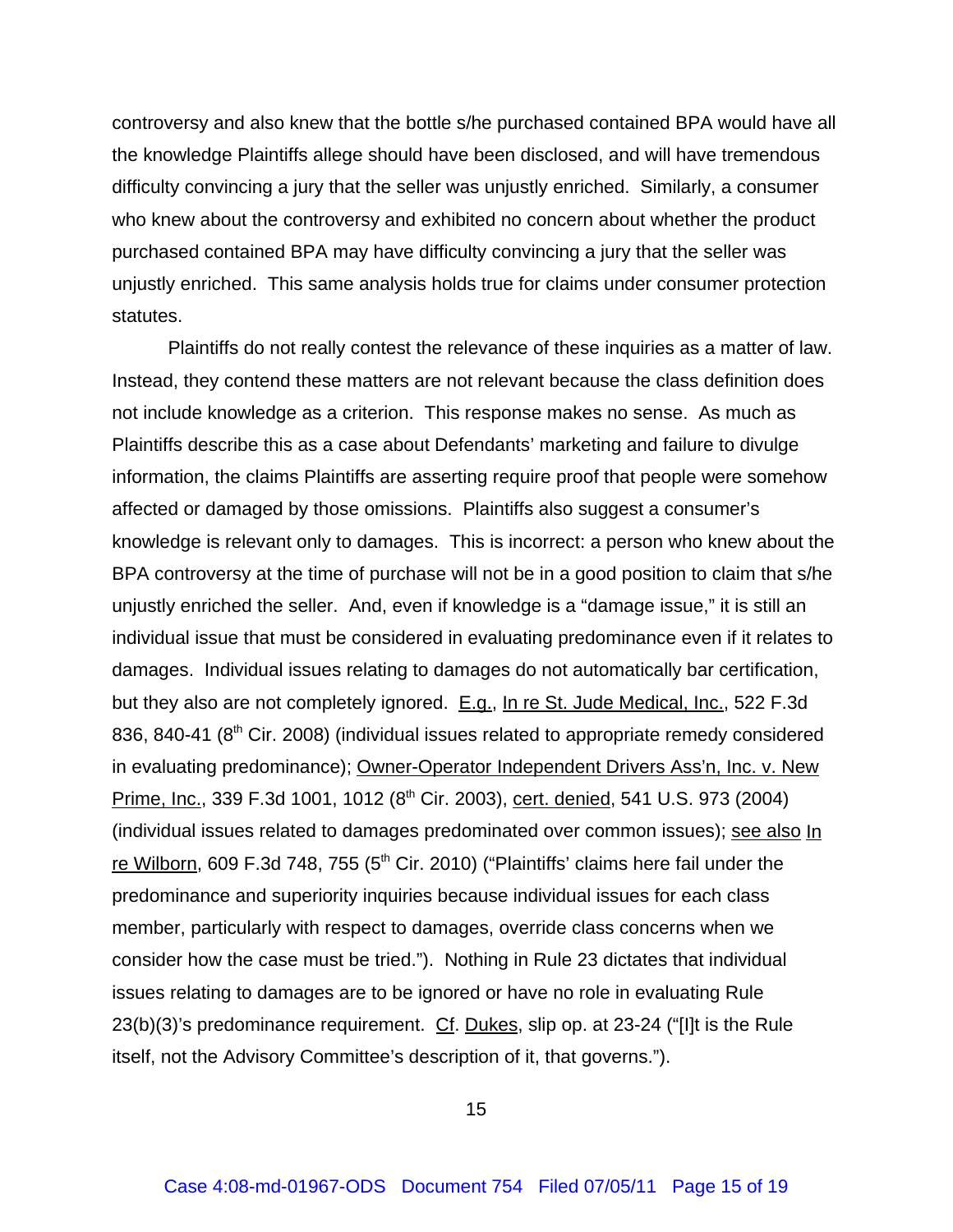## C. Predominance

"The Rule 23(b)(3) predominance inquiry tests whether proposed classes are sufficiently cohesive to warrant adjudication by representation." Amchem Prods., Inc. v. Windsor, 521 U.S. 591, 623 (1997). This necessarily requires the Court to compare the common issues to the individual issues, e.g., Avritt, 615 F.3d at 1029; Blades, 400 F.3d at 566-67; see also Amchem, 521 U.S. at 624, and the outcome of the comparison in this case has been foreshadowed.

The governing law is not common among the class members, so varying legal inquiries and standards must be applied. These differences could snowball, creating a myriad of additional individual issues. Regardless of the applicable law, there are numerous individual factual issues, including (1) whether, when, and why each class member stopped using Defendants' products, (2) the extent of each class members' knowledge about BPA at the time of the purchase, and (3) issues relating to damages. The time and other resources necessary to resolve the individual issues in a single forum, in the context of a single case, in front of a single jury, is staggering. In contrast, the common factual issues are relatively easy to prove: the content of each Defendant's disclosures, the content of each Defendant's knowledge, and the existence of a scientific debate about BPA's safety. Even if BPA's adverse health effects are a relevant issue, see footnote 9, *supra*, the common issues would not predominate over the individual issues.

# D. Superiority

Two issues are of particular importance in evaluating whether certification of the multi-state classes is superior to alternative methods for resolving the dispute: manageability, and the desirability of concentrating these cases in a single forum. With respect to manageability, the Court has already commented on the immense difficulties involved in confirming or ascertaining the commonality of multiple jurisdictions' laws. In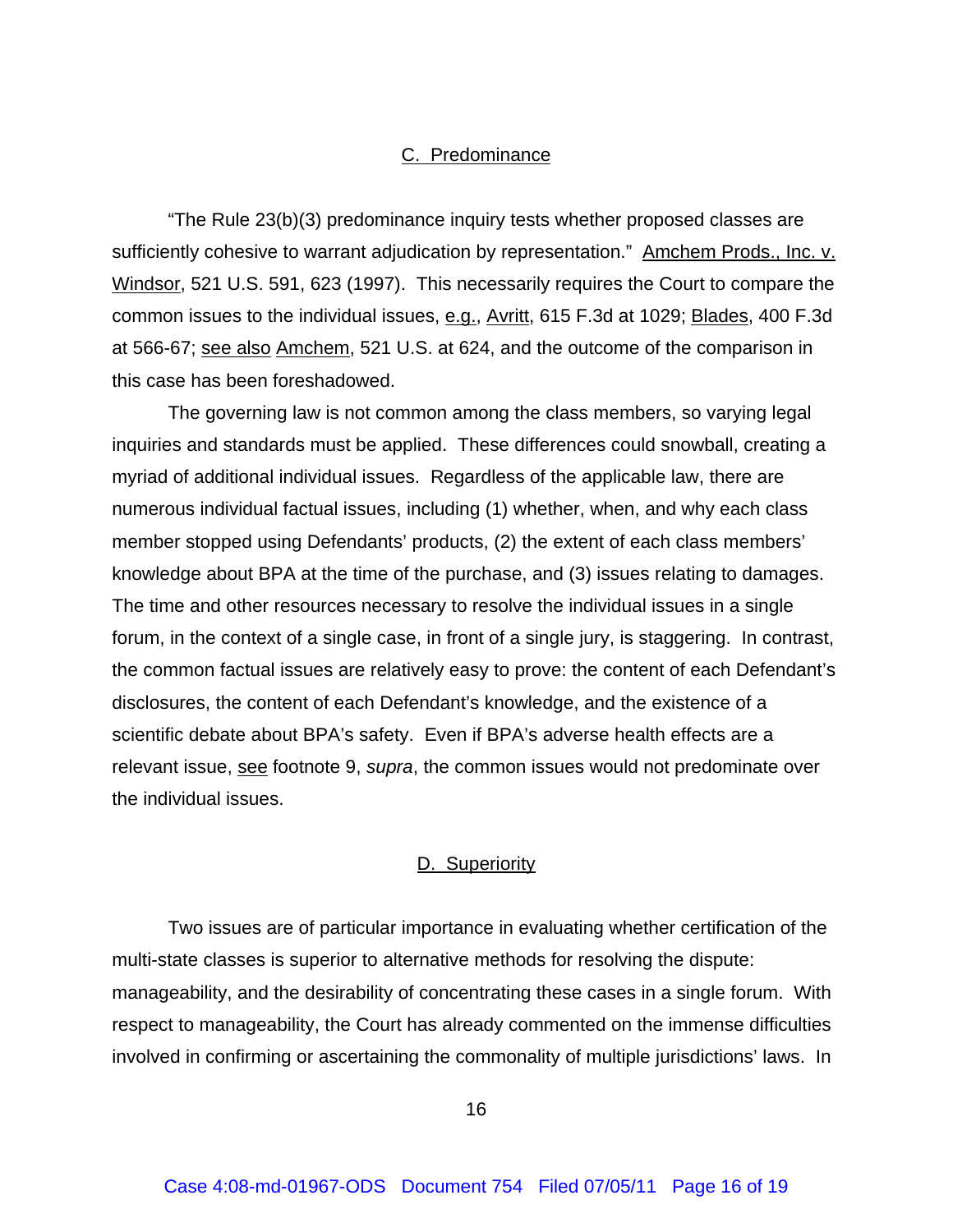addition, the need to elicit testimony from every single class member presents significant management obstacles, particularly in light of the demands this would place on a jury to hear a case of such duration. The nature of the classes and their claims also augurs against concentrating them in this forum. Given the amount of damages that are at stake, it is unlikely class members would travel a great distance to present testimony.<sup>11</sup>

Certifying multi-state classes is not superior to the alternatives.<sup>12</sup> First, the fact that these cases are part of an MDL streamlines the discovery process and the resolution of global issues. Once the cases are returned to the transferor courts, relatively little effort will be needed for Plaintiffs to pursue individual suits. There is also the prospect that one or more transferor courts will conclude – without the vagaries of multiple jurisdictions to worry about and a greater familiarity with that state's law – that a statewide class is appropriate.<sup>13</sup>

 $12$ The Court does not accept the argument, advanced primarily by Defendants Gerber and Playtex, that the availability of refunds is a factor to be considered in this case. Defendants contend their general, "satisfaction guaranteed" policy – which would have provided refunds to any consumers concerned about BPA who also requested a refund – is a superior alternative to class certification. The Court might be more persuaded if Defendants promoted the availability of refunds for those concerned about BPA with at least as much vigor as they promoted (1) the safety of BPA or (2) the existence of BPA-free products. It appears that consumers calling to express concerns about BPA were provided assurances of safety and not refund offers. A generalized policy of satisfying consumers does not strike the Court as a superior alternative – unless, of course, Defendants want to consider publicizing this possibility in a manner similar to that which would be used to notify consumers that a class has been certified.

 $13$ This should not be taken as suggesting that transferor courts should (or should not) certify statewide classes.

<sup>&</sup>lt;sup>11</sup>The Court rejects Plaintiffs' argument that proof can be presented in the form of affidavits or surveys. Plaintiffs point to their settlement with one of the Defendants in this case, but parties to a settlement can agree to any procedure they like. Here, each Plaintiff would have to present proof on their individual issues, including the very important issue of damages. This differentiates the case from Brown v. SCI Funeral Servs. of Fla., Inc., 212 F.R.D. 602, 606 (S.D. Fla. 2003), where less significant (and less contestable) issues were addressed.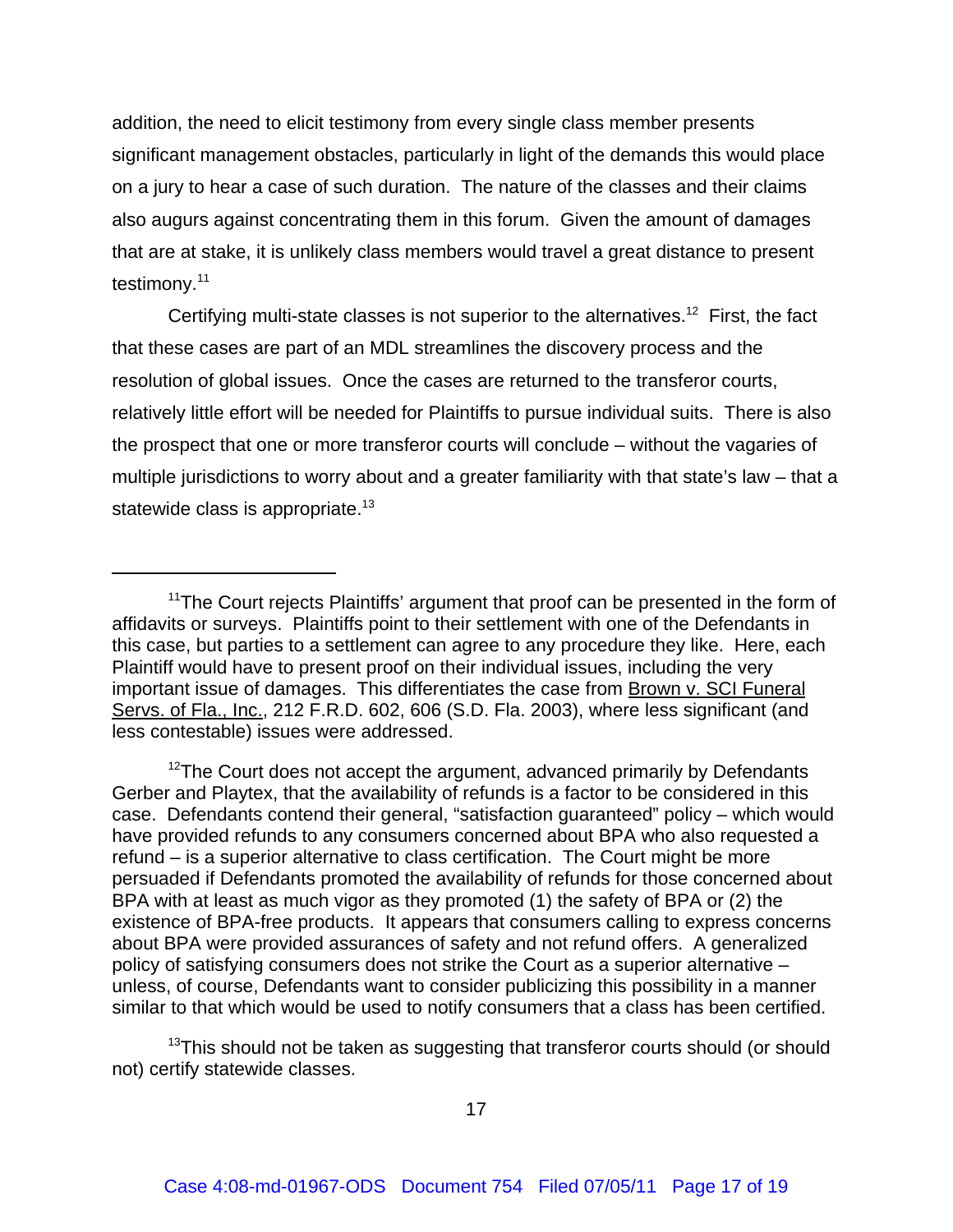## E. Adequacy

As noted previously, Plaintiffs have elected not to assert consumer protection claims against RC2, and have elected not to assert warranty claims against RC2 and Nalge Nunc. There is no explanation for these omissions, and absent some explanation for Plaintiffs' decision to eschew these claims against these Defendants, the Court cannot conclude these representatives can adequately represent the class.<sup>14</sup>

With respect to Nalge Nunc, this decision appears to have been motivated by the fact that the only two class representatives are from Illinois and Washington – states Plaintiffs have concluded do not support certification of warranty claims. The only class representative posited for RC2 is from Arkansas, which Plaintiffs have also concluded does not support certification of warranty claim but does support certification of a consumer fraud claim – so the failure to assert a consumer fraud claim against RC2 remains unexplained. Regardless, assuming the Court has correctly divined part of the reason for Plaintiffs' decisions with respect to RC2 and Nalge Nunc, the Court must conclude the class representatives are inadequate to protect the class. There is no reason, for instance, that a Missouri consumer should be deprived of his/her opportunity to pursue a warranty claim just because the class representative cannot assert such a claim on his/her own.15

# F. Epilogue

<sup>&</sup>lt;sup>14</sup>The Court is not concerned about Plaintiffs' decision not to pursue personal injury claims. In the context of the case, those with personal injuries (the infants who used baby bottles or sippy cups) are unlikely to have actually purchased the products, so they would not be members of the class.

<sup>&</sup>lt;sup>15</sup>In the context of a related argument, Plaintiffs suggest these claims can be reserved, thereby allowing consumers in these classes to pursue the omitted claims on their own. Assuming this argument is correct, it means the multi-state classes Plaintiffs propose may still lead to a multitude of individual suits – further undercutting the superiority required by Rule 23(b)(3).